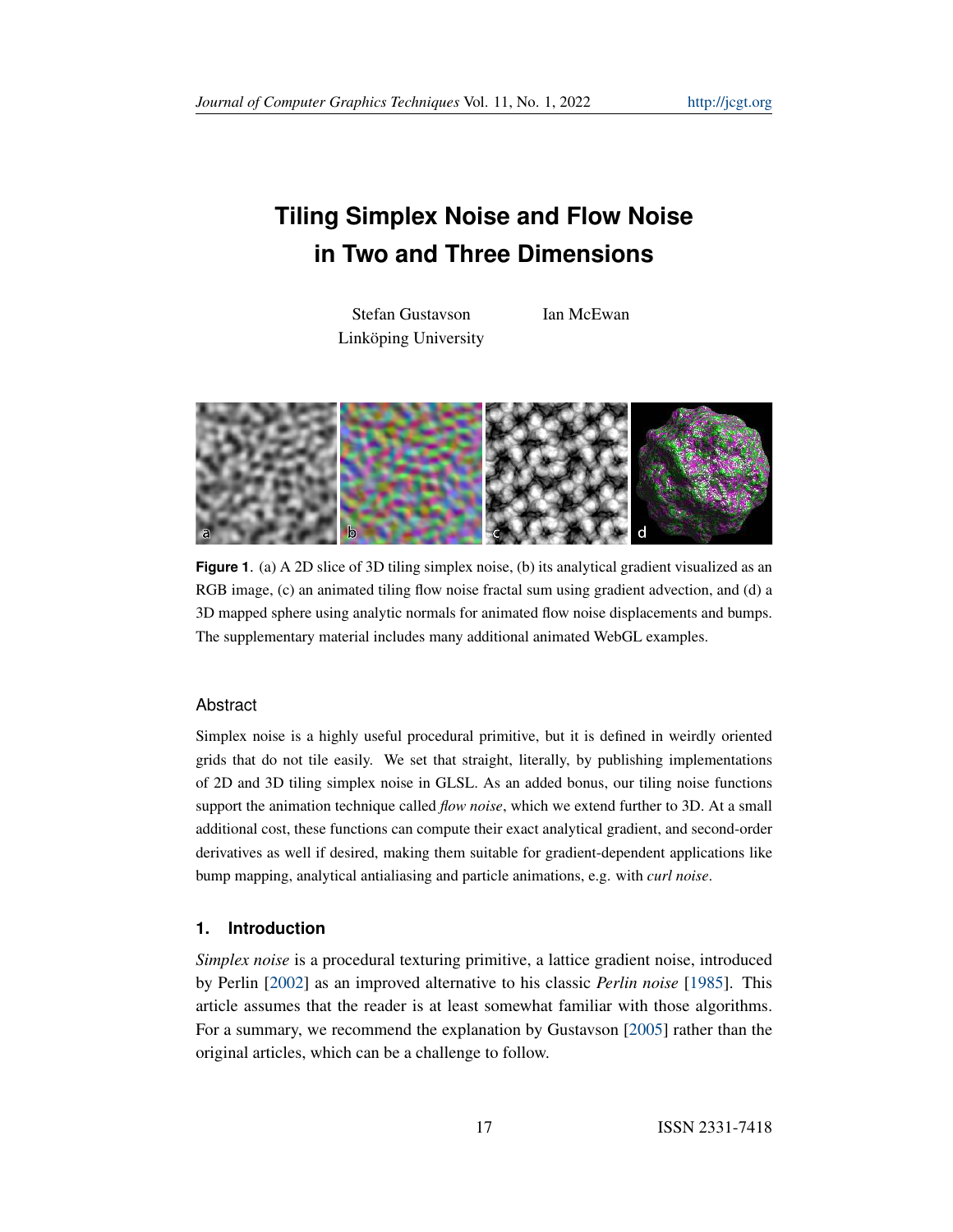<span id="page-1-0"></span>Here, we present a 3D noise variant using a *3D simplex grid*, which tiles over any integer-sized period in the Cartesian coordinates  $(x, y, z)$ , as well as a modification of 2D noise to a *2D simplex grid*, which tiles over any integer period in x and even-sized integer periods in  $y$ . The tiling property, which comes at a small computational cost, makes these noise variants eligible for use also as precomputed, stored textures for greater flexibility, scalability, and portability of noise-based procedural methods.

The concept of *flow noise*, invented by Perlin and Neyret [\[2001\]](#page-15-2), uses a rotation of the noise function's generating gradients, along with a texture domain warp along the gradient of the noise field, to create a "swirling" and "billowing" look for animations. The original version is restricted to 2D, but we publish an extension to *3D flow noise*, useful for creating the appearance of turbulent flow for object-space texture mapping and volumetric effects. Additionally, we publish a re-implementation of *2D flow noise* based on simplex noise. Both are defined on our modified, tiling grids.

We publish efficient, self-contained *GLSL implementations* of these new periodic simplex noise functions with rotating gradients in 2D and 3D, using some implementation details from previous joint work [\[McEwan et al. 2012\]](#page-15-3). The functions require no setup, are compatible with WebGL 1.0, and come with a permissive MIT open source license. Their exact *analytic gradients* can be computed with far less computations than finite difference approximations. Optional additional code computes second-order derivatives as well.

This article is aimed at potential adopters and users of these functions. A more thorough exposition with implementation details that would be of interest primarily to fellow researchers and developers is in the supplementary material. This shorter article describes *what* we did, but not always exactly *how*.

#### **2. Algorithm Overview**

Compared to other simplex noise algorithms, our algorithm for simplex noise has several additional steps. Even though we took care to format and comment the GLSL source code properly, source code is never an easy read, and without experience with similar noise implementations, it would be particularly challenging. Table [1](#page-2-0) presents a verbal description of what operations are performed, and in what order. The source code listing in Section [12](#page-11-0) refers to the numbered steps in this table.

The steps marked by an asterisk in the table are optional: Steps 5 to 6 are omitted if a specific tiling period is not required. Steps 9a or 9b are omitted if animated, rotating gradients in the style of flow noise are not needed. Step 14 is performed only if the analytic gradient is needed, and Step 15 only if second-order derivatives are desired. These optional steps are the main contributions of our work. Compared to previously published algorithms, we have also made improvements and speed-ups to Steps 2, 3, 7, 8, 9, and 10.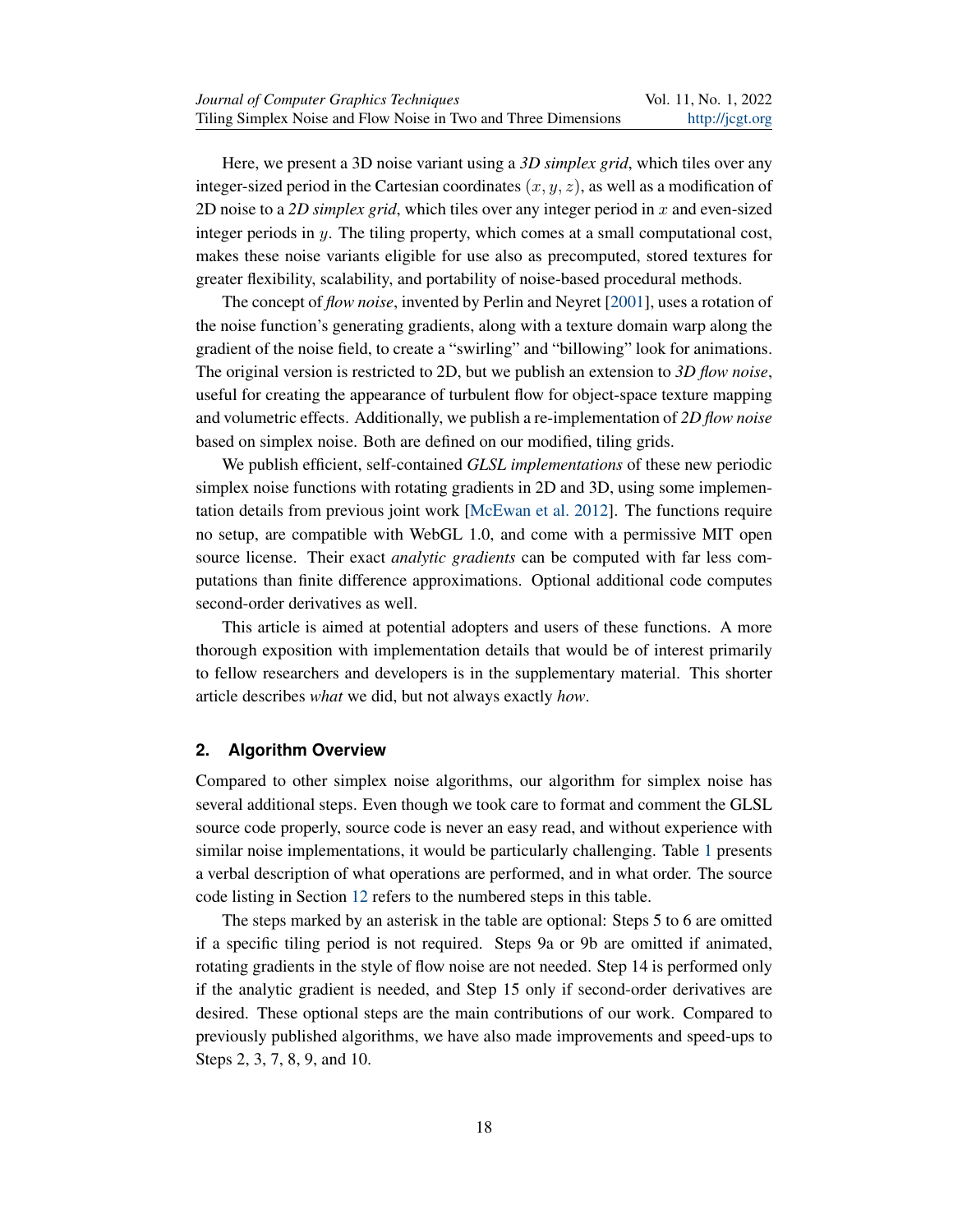- <span id="page-2-0"></span>1. Input point in texture space (2D or 3D) is  $\vec{x}$ .
- 2. Transform to simplex space, determine in which simplex  $\vec{x}$  is.
- 3. Transform each corner of that simplex back to texture space.
- 4. Compute vectors from each corner to  $\vec{x}$ .
- \*5. Wrap corners to the desired period along each axis.
- \*6. Transform the wrapped corners to simplex space again.
- 7. Compute a hash  $k$  for each corner from its simplex coordinates.
- 8. Generate pseudo-random gradients  $\hat{g}_i$  from the hash k.
- \*9a. For 2D: Rotate the gradients in the plane by a varying angle  $\alpha$ .
- \*9b. For 3D: Rotate gradients around a pseudo-random axis by  $\alpha$ .
- 10. Compute radial falloffs  $w_i$  based on distances from  $\vec{x}$  to corners.
- 11. Make a linear ramp along the gradient from each simplex corner.
- 12. Multiply the ramp values at x with their corresponding falloff.
- 13. The final noise value  $n$  is the sum of those multiplications.
- \*14. Compute  $\nabla n$ , the exact partial derivatives of *n*.
- $*15.$  Compute second-order partial derivatives of n as well.

**Table 1**. A step-by-step overview of our 2D and 3D noise algorithms.

### **3. Tiling Simplex Grids in 2D and 3D**

The tiling properties of these functions stem from slight changes to the simplex grids. In 2D, the optimal tiling with equilateral triangles was rotated and stretched somewhat to make a staggered lattice, where every second row of vertices hits integer coordinates in the  $(x, y)$  grid; see Figure [2.](#page-3-0) This grid tiles over any integer period in x and any *even integer* period in y, and the slightly wider spacing of vertices along the y direction is not visually noticeable.

Regarding 3D tiling, there seems to be a common misconception that the optimal simplex grid in 3D has nonrational angles and is therefore unfit for axis-aligned tiling. This is most likely due to the unconventional transformation used by Perlin in his original implementation when transforming between  $(x, y, z)$  texture space and  $(u, v, w)$  simplex space, which maps to a rotated simplex grid. However, in its most straightforward orientation, the simplex grid can be conveniently mapped to a cubical grid that tiles with any integer period in  $(x, y, z)$ .

The simplex grid in its axis-aligned orientation is shown in Figure [3.](#page-4-0) A transformation matrix and its inverse are given for reference, where  $M$  is the matrix for transforming a column vector from  $(x, y, z)$  coordinates to skewed  $(u, v, w)$  coordinates in the realigned simplex grid, and  $M^{-1}$  is its inverse. Note that the extraordinarily simple form of M enables an optimized implementation to use fewer operations than a full matrix multiplication, as  $(u, v, w) = (y + z, x + z, x + y)$  requires only additions. The inverse has multiplications, but only with the binary-friendly factor  $\frac{1}{2}$ .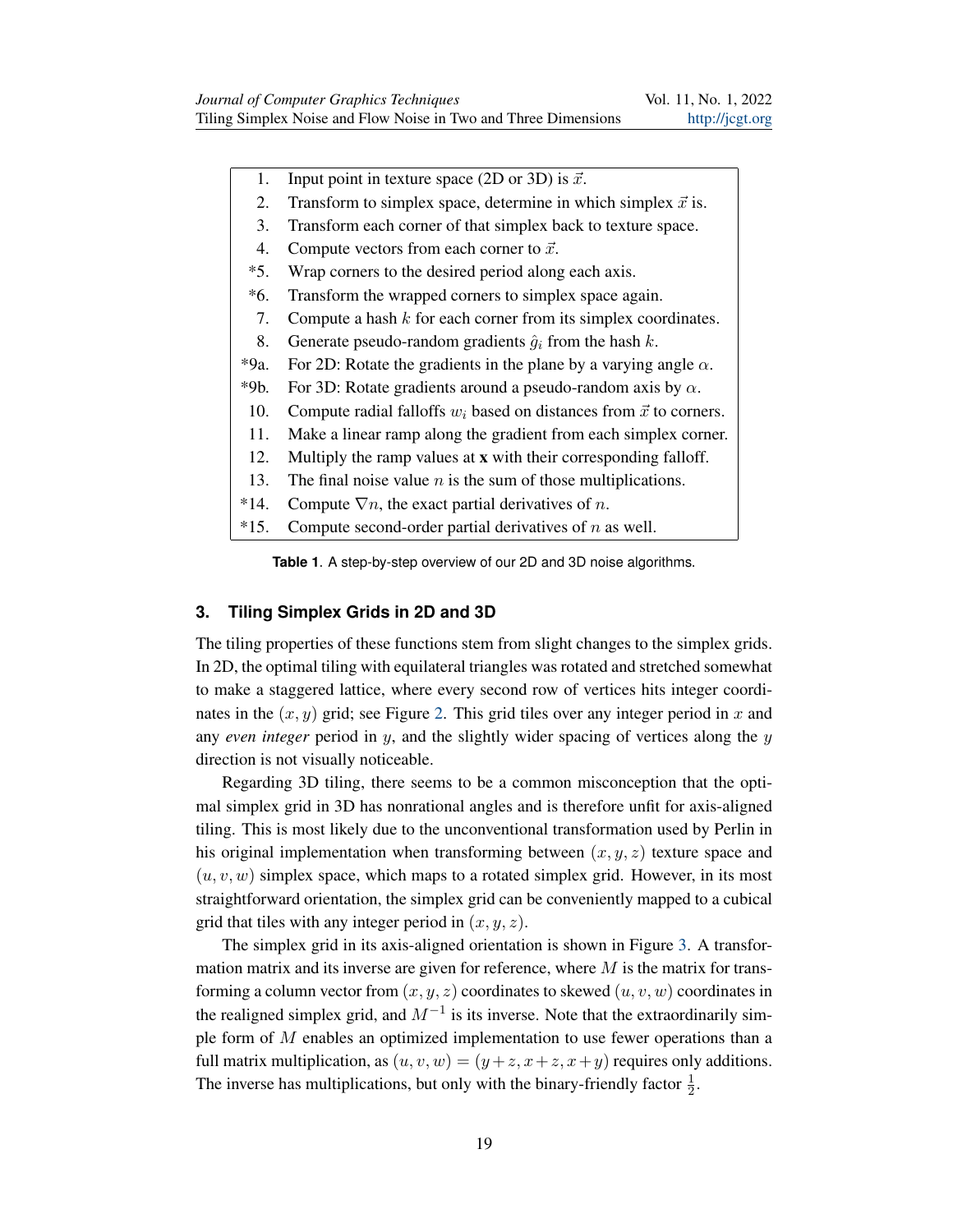<span id="page-3-1"></span><span id="page-3-0"></span>

**Figure 2**. The modified 2D simplex grid and its corresponding coordinate transformations. The slightly stretched hexagonal grid (blue circles and lines) tiles over any  $N \times 2M$  sized rectangle, where  $N$  and  $M$  are integers. The dotted red lines show the translational rectangle of this tiling.

The transformation used by Perlin aims to save on multiplications, but it is not a perfect match for a GPU implementation, because it performs operations that are not as readily mapped to the accelerated multiply-and-add functions in a modern GPU. Furthermore, it has factors  $\frac{1}{3}$  and  $\frac{1}{6}$  that require full multiplications and cause numerical errors. Testing on an NVIDIA GTX 1660 GPU, Perlin's optimized transformations were somewhat faster than the equivalent  $3 \times 3$  matrix multiplications, but slower than transforming to and from the axis-aligned simplex grid using the matrices M and  $M^{-1}$  in Figure [3.](#page-4-0)

More details on the 3D grid are in the supplementary material, but it is worth pointing out the nonobvious cluster of six tetrahedra (the parallelepiped to the right in Figure [3\)](#page-4-0) that can be used to construct the tiling rather than the more obvious octahedral clusters of four tetrahedra. This construction makes it algorithmically simple to determine which simplex contains a certain point. Perlin's original formulation of simplex noise uses this method, although in its differently oriented grid.

It should be noted that Perlin's rotated 3D grid still has rational components for its principal vectors and *does* indeed tile, with an axis-aligned translational cube of size  $3 \times 3 \times 3$ . We provide an option in our code to use Perlin's orientation of the simplex grid instead of the axis-aligned version. The tiling periods along either dimension then become somewhat inconveniently restricted to multiples of 3.

## **4. Pseudo-random Hash Function**

Borrowing a useful idea from our own previous work [\[McEwan et al. 2012\]](#page-15-3), we use a permutation polynomial to generate pseudo-random hashes from the integer coor-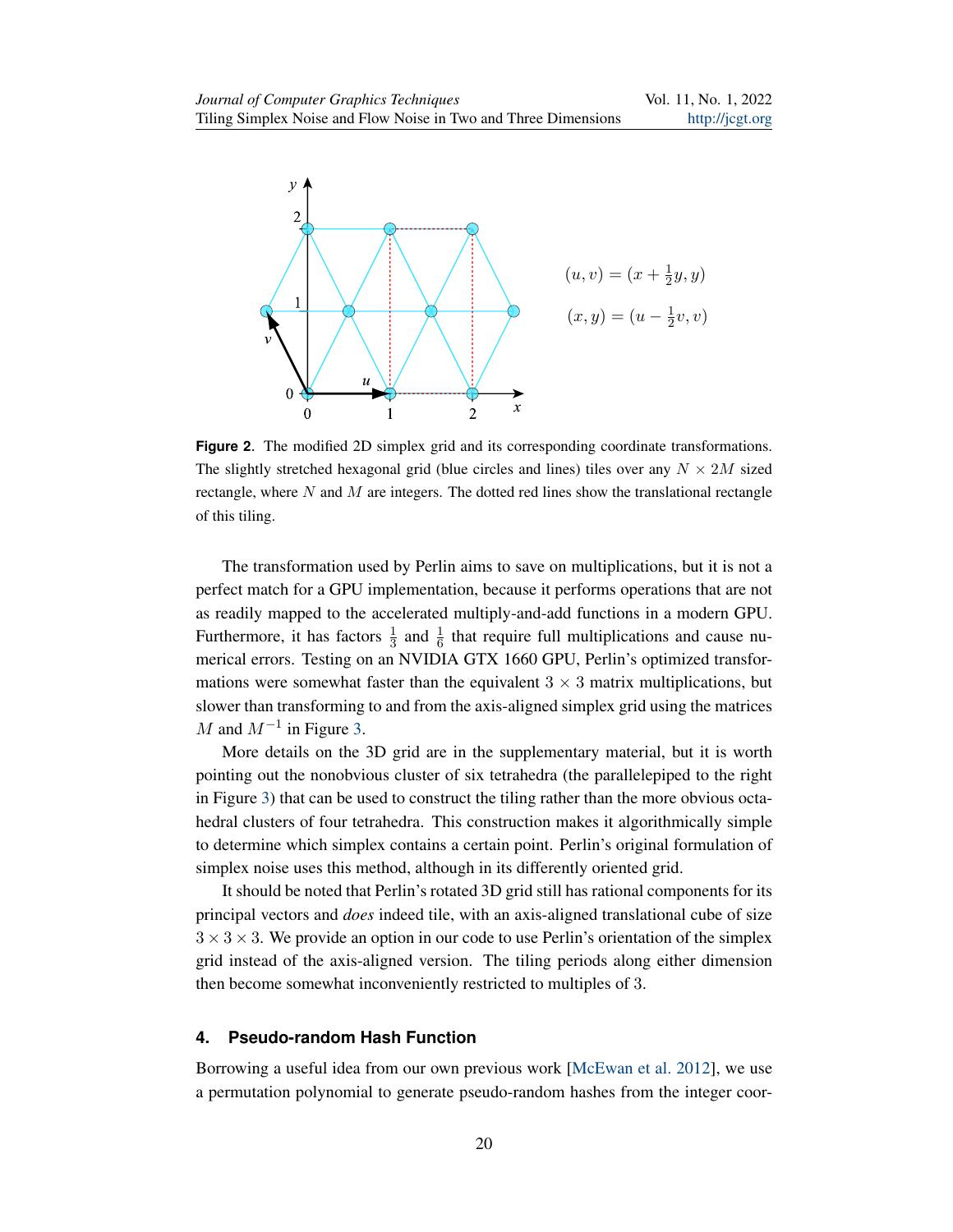<span id="page-4-1"></span><span id="page-4-0"></span>

**Figure 3**. Left: The simplex grid can be constructed from groups of four tetrahedra forming octahedra in three different orientations (yellow, green, and red), which together tile 3D space. Top: A single simplex tetrahedron (gray), with two corners vertex-centered on the  $(x, y, z)$ cubical lattice (blue circles and lines) and two body-centered (white circles). Right: Six tetrahedra sharing an edge along a grid diagonal (dotted line) form a parallelepiped (blue), which tiles 3D space with translations alone. Regarding the matrices, see the text.

dinates of the simplex grid points. There are many other options for hash functions, and permutation polynomials are generally an inferior choice in terms of statistical quality. However, the method is computationally simple and floating-point compatible, and by taking care to pick a suitable polynomial, we can achieve a satisfactory apparent randomness for this particular application.

Our permutation field has size  $17^2 = 289$  for the same reason as in the previous work: it is reasonably large, while also keeping the integers in all intermediate results small enough to be implemented in single-precision floating point arithmetic without truncation errors. However, our choice of permutation polynomial is different from our previously published noise functions, because we have since found that the old choice  $34x^2 + x$  caused visible structures in the noise pattern in the form of frequent diagonal streaks. Our new choice is  $34x^2 + 10x$ , which does not cause any such pattern defects. For more details on this, see the supplementary material.

#### **5. Rotating Gradients in 2D and 3D**

Flow noise [\[Perlin and Neyret 2001\]](#page-15-2) performs an animation of the noise pattern by allowing its underlying generating gradients at each grid point to rotate dynamically. The original implementation was restricted to 2D, but here we extend it to 3D in a nontrivial manner.

In order to make 3D flow noise, we assign an individual, pseudo-random rotation axis to each gradient, orthogonal to it. All rotations are still performed with the same angle, as the function is supposed to be used in sums over different scales to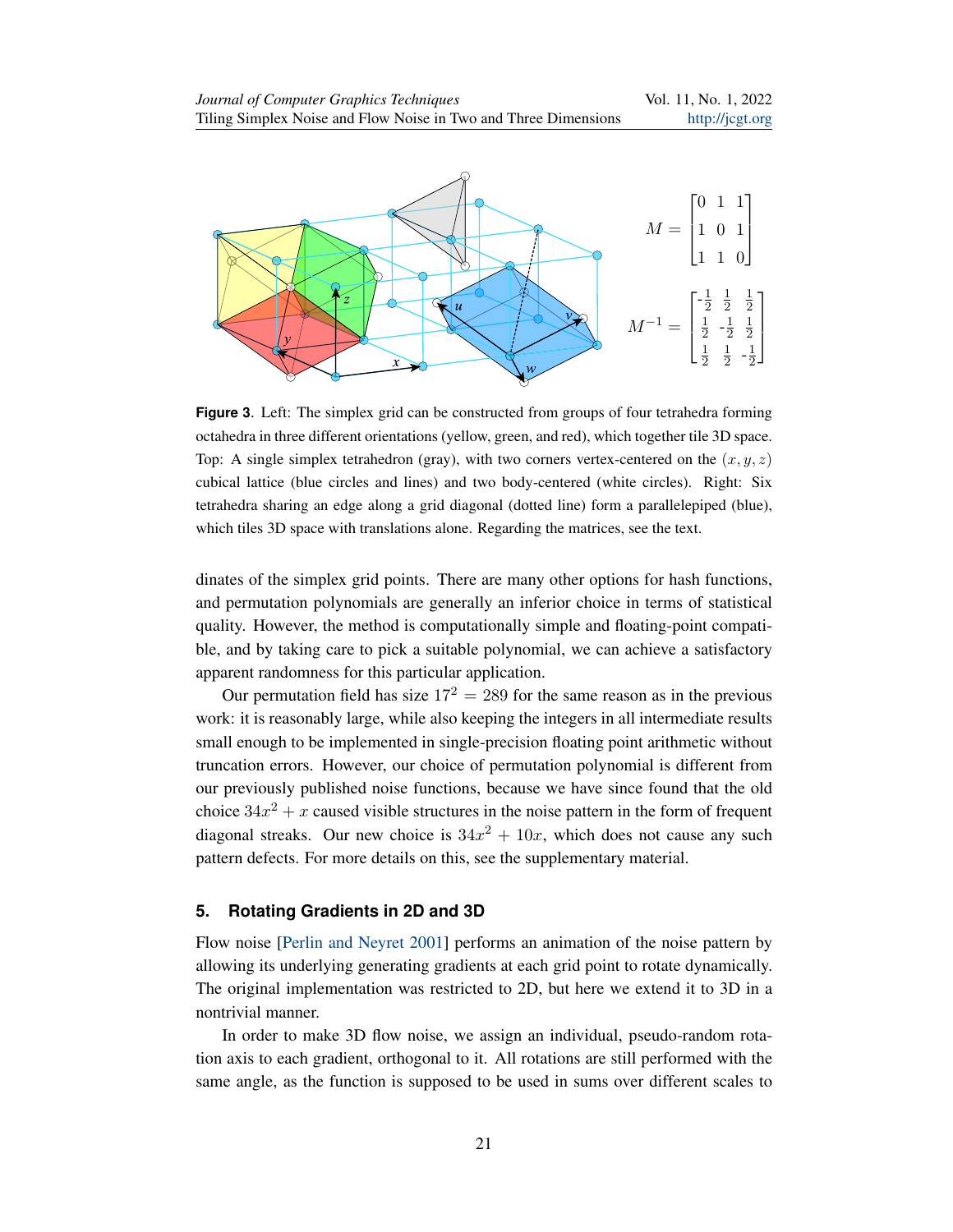<span id="page-5-0"></span>mimic turbulent flow, where swirls of similar size have similar velocity. The rotation is implemented in code by generating *two* orthonormal vectors for each vertex and summing them with sine and cosine weights to combine them into one gradient rotating in their common plane. We generate both of these vectors from the same hash in a nonobvious but efficient manner, making use of a Fibonacci spiral to generate equal-area distributions of unit vectors on a sphere. We designed and implemented two algorithms with slightly different properties, both of which are described in detail in the supplementary material.

In 2D space, the generating gradients are all rotated in the same direction in the plane, at the same angular speed, as originally suggested by Perlin and Neyret [\[2001\]](#page-15-2). Our implementation of the pseudo-random gradient selection for this 2D simplex noise enables that rotation to be performed by a single addition.

Our gradient generation for both 2D and 3D noise makes use of the highly accelerated sin and cos functions in modern GPUs. Previously published versions of noise, including our own work, have made a point to avoid trigonometric functions for performance reasons, but as GPUs have evolved, they are now the better option.

# **6. Analytic Derivatives**

Many uses of procedural noise require computing its derivatives, among them bump and displacement mapping, analytical antialiasing, and particle animation using *curl noise* [\[Bridson et al. 2007\]](#page-15-4). Such derivatives can be computed with good accuracy, but at a high computational cost, by finite difference approximations. In our case, an analytical approach proves to be a lot more efficient.

Simplex noise is a sum of polynomials. Differentiation is distributive with respect to addition: the derivative of a sum is the sum of the derivatives of the individual terms. Thus, the equations for the derivatives of simplex noise have the same summation structure as the noise itself. Taking proper care to reuse intermediate results, the computation of analytic derivatives comes at only a small extra cost. This is a strong advantage of simplex noise compared to classic Perlin noise.

In the equations in Table [2,](#page-6-0)  $\vec{x}_i$  are the vectors from each of the influencing simplex vertices to the point being evaluated,  $\hat{g}_i$  are the generating gradients for each vertex, n is the noise value, and  $\nabla n$  is the gradient of the noise field. For the 2D case the components of  $\vec{x}_i$  are  $(x_i, y_i)$ , and for the 3D case they are  $(x_i, y_i, z_i)$ . Accordingly, the components of  $\hat{g}_i$  are either  $(g_{x,i}, g_{y,i})$  or  $(g_{x,i}, g_{y,i}, g_{z,i})$ . The sum over i has one term for each vertex of the simplex: three for 2D noise, and four for 3D.

Second-order derivatives can be computed reasonably cheaply as well. They are useful for noise-based particle animation, although they are of much less utility than the universally handy gradient. The second-order derivatives are covered in the supplementary material, as well as variants of the GLSL functions to compute them.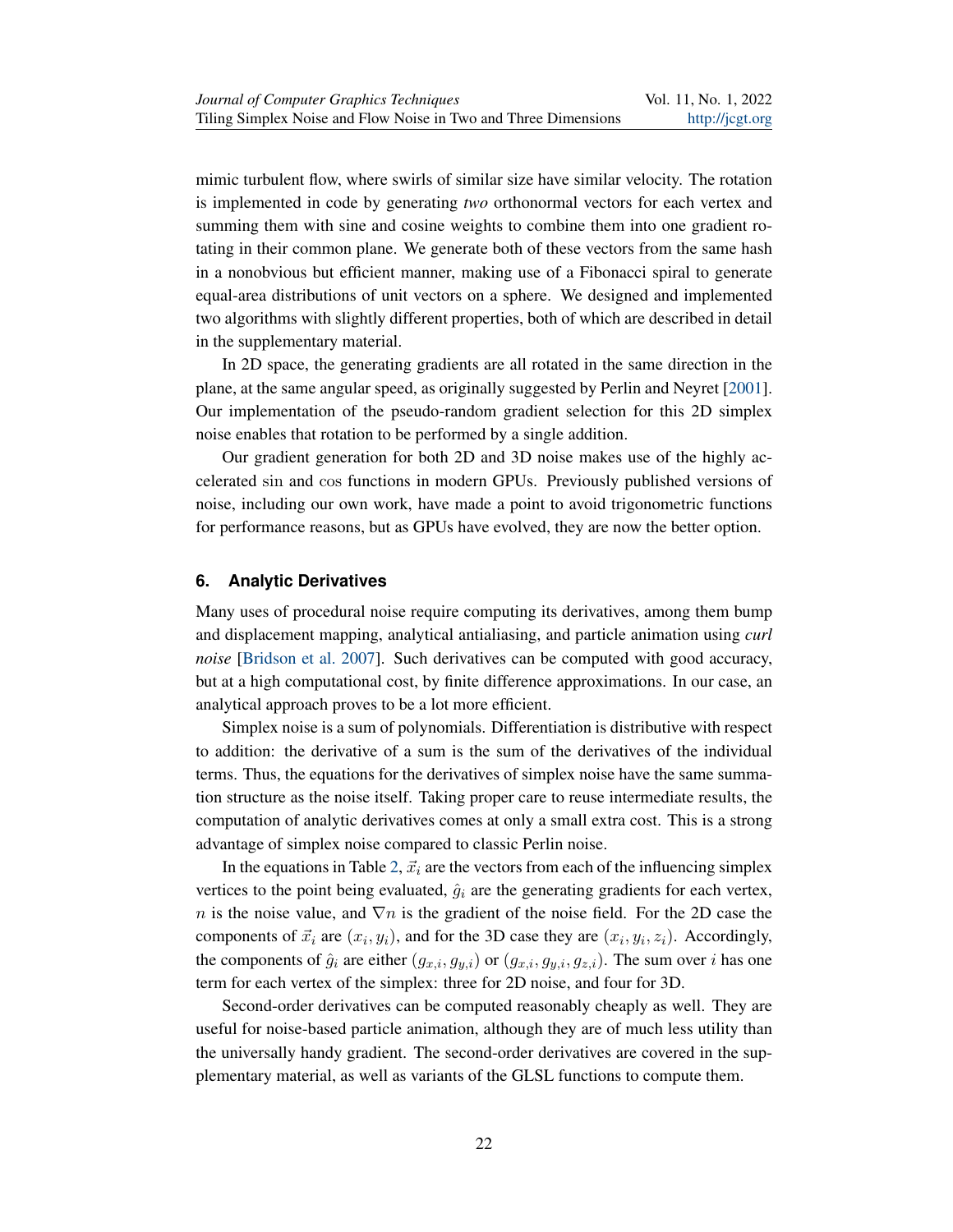<span id="page-6-2"></span><span id="page-6-0"></span>

**Table 2**. Equations for noise and its derivatives in 2D and 3D.

## **7. Removing Discontinuities**

Simplex noise aficionados might notice a discrepancy between the expression for the 3D noise value as presented in the previous section and the original reference imple-mentation in Java by Perlin [\[Perlin 2002\]](#page-16-0). He uses a polynomial of  $r^2 = x^2 + y^2 + z^2$ for the spherical decay of the wiggle, and his exact choice for the polynomial is  $(0.6-r^2)^4$ , which would translate to  $w_i = 0.6 - ||\vec{x}_i||^2$  in the notation used here. Contrary to Perlin's claim, this creates a too large region of influence around each vertex, and the noise and its gradient have discontinuities at simplex boundaries. This has been pointed out previously by other authors [\[Sharpe 2012\]](#page-16-1), and related changes have made their way into some implementations, but given the relative obscurity and informal nature of the references, it deserves mention here. Changing 0.6 to 0.5 reduces the region of influence to its appropriate size, and in order to keep the general visual character of the noise field, we reduce the order of the polynomial and use  $(0.5-r^2)^3$ to make it decay in almost the same fashion as Perlin's function; see Figure [4.](#page-6-1)

<span id="page-6-1"></span>

**Figure 4.** Perlin's original decay  $(0.6 - r^2)^4$ , having a slightly too large region of influence, as shown in the detail view at the top right, and the modified decay  $(0.5 - r^2)^3$ , giving a similar result but avoiding discontinuities at simplex boundaries.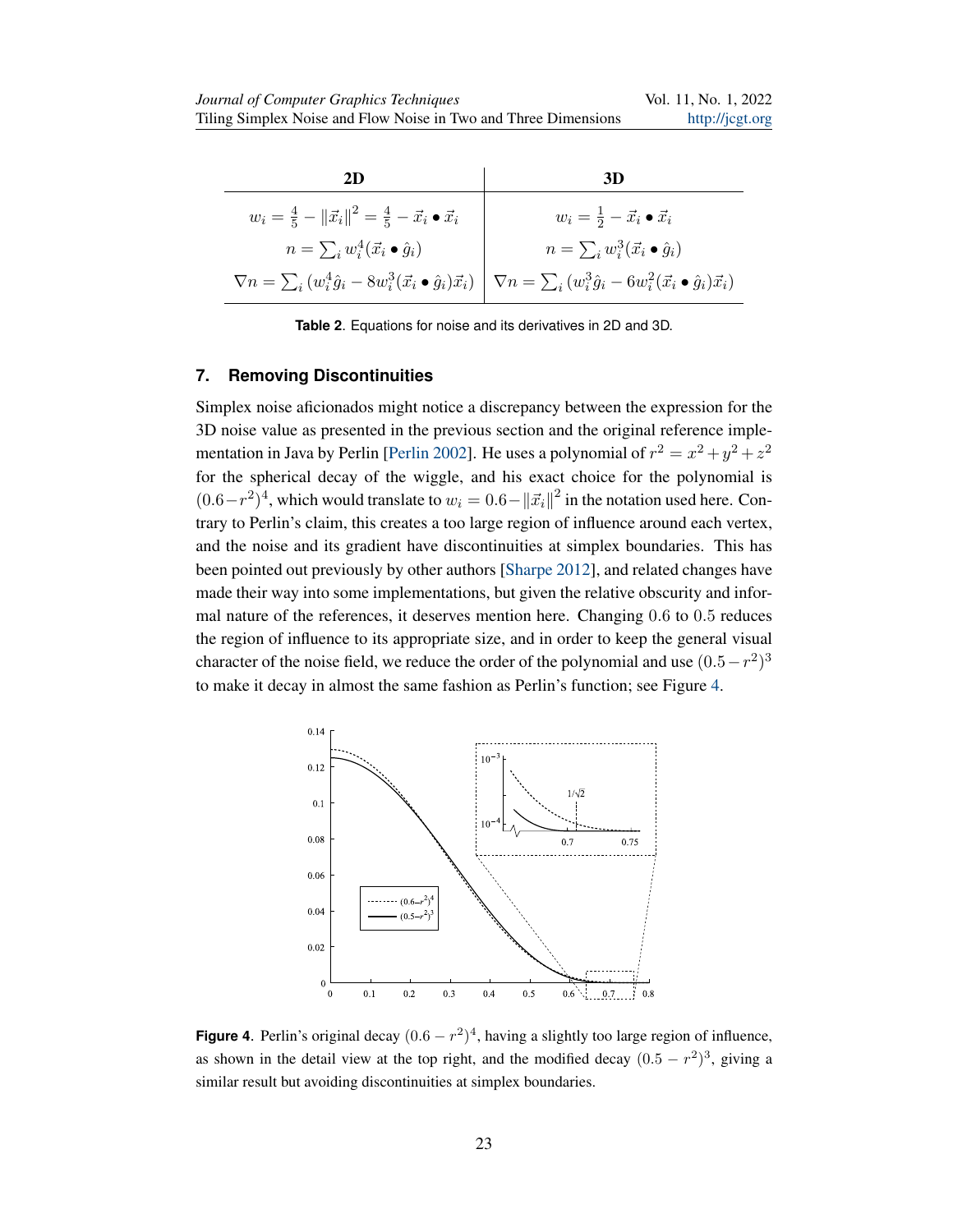## **8. Function Declarations**

The source code for the GLSL functions listed here is provided in the supplementary material, and also in the online repository on [https://github.com/stegu/psrdnoise/.](https://github.com/stegu/psrdnoise/) The function declarations are as follows:

```
float psrdnoise(vec2 x, vec2 period, float alpha, out vec2 gradient)
float psrdnoise(vec3 x, vec3 period, float alpha, out vec3 gradient)
```
These two overloaded functions return 2D or 3D noise, depending on the type of the arguments, for the point  $v$ , repeating with periods as specified in period and rotating the generating gradients by angle alpha (specified in radians). The gradient of the noise value is returned in gradient. For the 2D and 3D versions alike, the range of values for the noise is scaled to cover the range  $[-1, 1]$  well without clipping.

Functions that compute analytic second-order derivatives require extra output arguments. These are described in the supplementary material.

#### **9. Performance and Speed-ups**

Despite the considerable amount of computations in these functions, particularly for the 3D version, they perform well on modern hardware, as shown in Table [3.](#page-8-0) The execution times for the functions were measured as the difference between an almost zero effort shader that writes a constant color and a shader making several calls to the noise function, to tax even the high-performance GPUs. This was done to remove the influence of the overhead from the clearing, writing, and copying of render buffers. This is an indirect way to measure the execution time for a function, and the exact performance of a certain GPU depends heavily on many details like memory speed and clock frequency. For these reasons, the benchmarks in the table give a general indication of speed, but they are approximate measures.

It is not an easy task to assess the relative performance of computational noise versus traditional texture mapping, because many outside factors come into play. Apart from the make and model of the GPU, and even the exact version of the driver, one must consider how much the ALU is utilized by other parts of the current shader, and how much texture memory bandwidth is required for other purposes. As a synthetic but hopefully useful example, we can report that computing a single component of the 2D procedural noise that we publish here is comparable in speed to making a single 2D texture lookup, even slightly outperforming it on some higher-end GPU models. Considering that a modern GPU is heavily optimized to make efficient texture lookups, we think this indicates that noise-based procedural methods are generally useful in shader programming, now as well as in the near future.

Periodic tiling, rotating gradients, and analytic derivatives all come at an additional computational cost. If the derivative values are statically not used in computing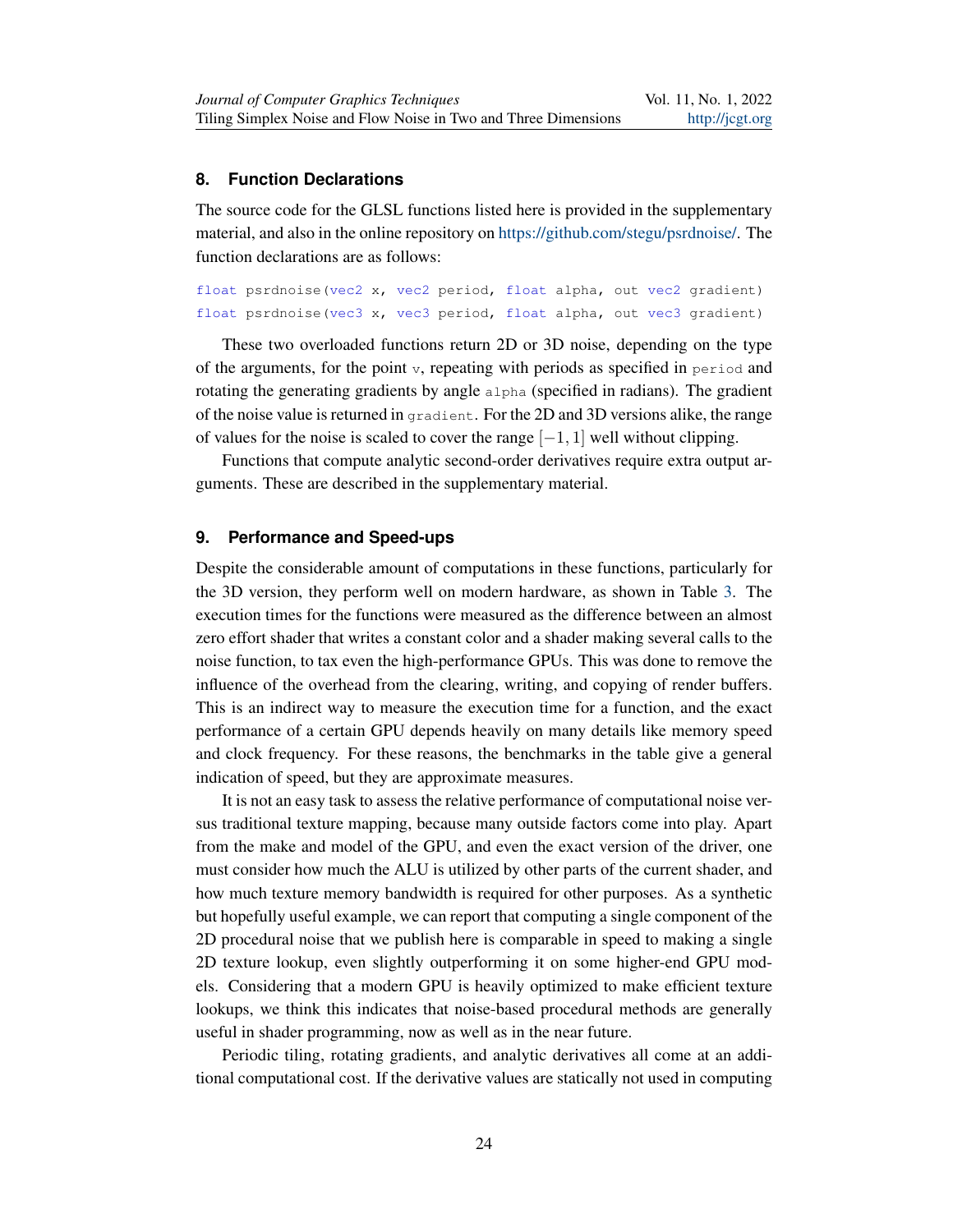<span id="page-8-0"></span>

|                              | 2D psrdnoise |          | 3D psrdnoise |          |
|------------------------------|--------------|----------|--------------|----------|
| <b>GPU</b>                   | M values/s   | ns/value | M values/s   | ns/value |
| NVIDIA RTX 3080 (desktop)    | 57300        | 0.0174   | 21100        | 0.0474   |
| NVIDIA GTX 1080 Ti (desktop) | 34000        | 0.0294   | 13100        | 0.0763   |
| NVIDIA GTX 1660 (desktop)    | 18100        | 0.0552   | 6680         | 0.1500   |
| NVIDIA GF 940MX (old laptop) | 3710         | 0.270    | 1230         | 0.813    |
| AMD Vega 10 (laptop)         | 2720         | 0.368    | 1080         | 0.926    |
| AMD Vega 8 (laptop)          | 2480         | 0.403    | 949          | 1.050    |
| Intel UHD 650 (laptop)       | 1360         | 0.698    | 516          | 1.840    |
| Intel HD 520 (old laptop)    | 943          | 1.010    | 334          | 2.840    |

**Table 3**. Execution speed for the new noise functions, measured as millions of evaluations of the function per second (frames/second  $\times$  pixels/frame  $\times$  number of calls to psrdnoise in the shader), and as nanoseconds per evaluation. The selection of GPUs is simply what we had available for testing. (Yes, that's *57 billion* evaluations of noise per second at the top.)

the shader output, the corresponding dead code is removed by modern shader compilers, and the function executes faster. If all periods are set to 0.0 or a negative value, the tiling wraparounds are skipped, and if the gradient rotation angle is set to exactly 0.0 for the 3D noise, a much simpler and faster method is used to compute the static gradients. Modern GPUs can detect if a conditional statement takes the same branch across all parallel cores in one execution unit, and then executes only that branch for all cores. As a consequence, these noise functions can be sped up both at compile time and at runtime by removing or bypassing code for computations that are not needed, according to Figure [5.](#page-8-1)

<span id="page-8-1"></span>

**Figure 5**. Not using the extra features of the functions speeds up their execution accordingly, e.g. not tiling to a period for 2D noise cuts 17% off its execution time. The scales are relative – 3D noise takes about three times longer to compute than 2D noise.

Notable in Figure [5](#page-8-1) is that the animated gradient rotation comes for free in 2D due to how we implemented it, and rotations are reasonably cheap even in 3D due to our efficient algorithm. It also deserves special mention that the gradient is computed at a *remarkably* low cost compared to several repeated evaluations of the entire function for a finite difference approximation.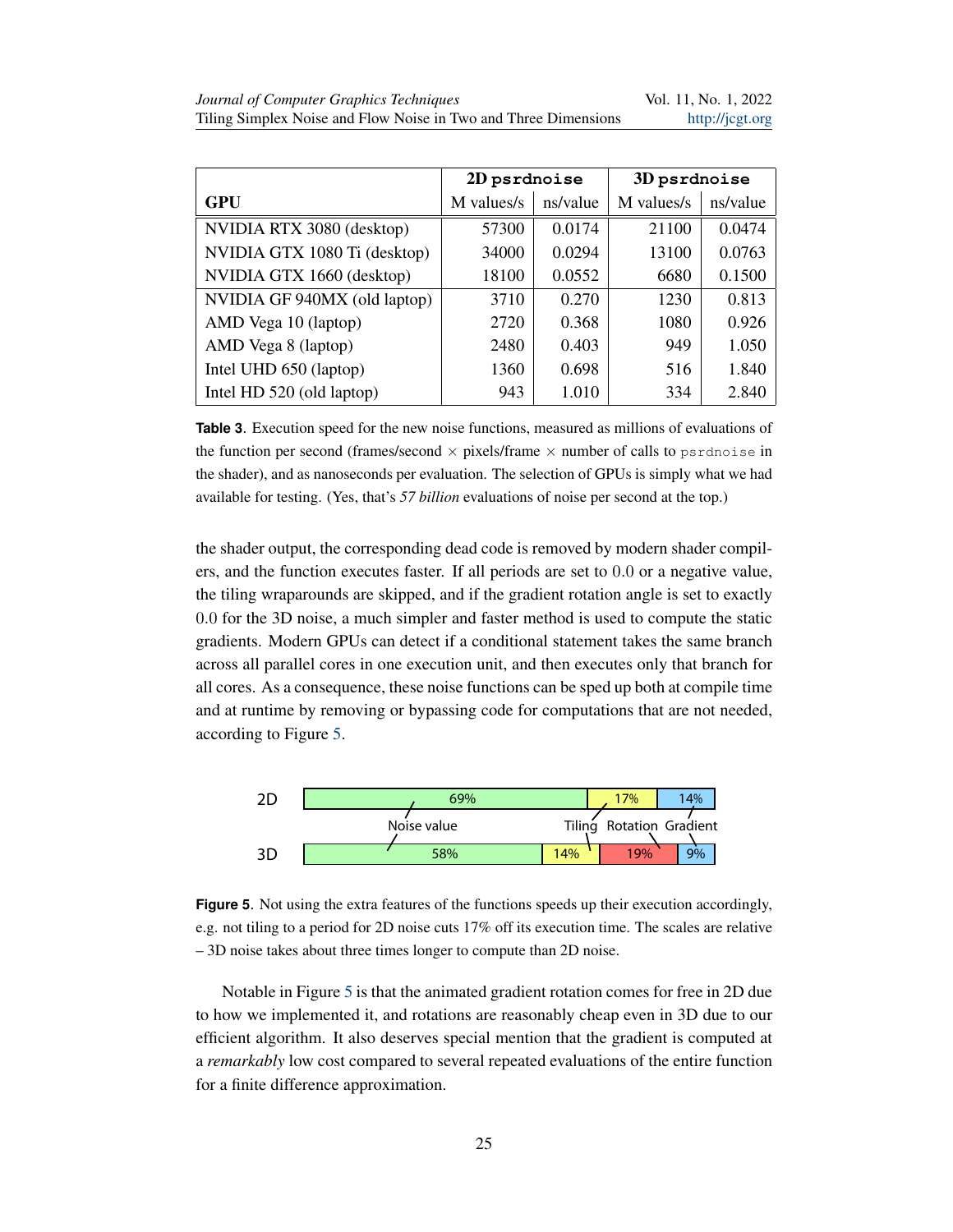<span id="page-9-0"></span>If neither tiling, gradient rotations, nor analytical gradients are used, these functions are similar to previously published simplex noise functions. However, the 3D function in particular is faster than many other implementations, including the likewise purely computational one we published previously [\[McEwan et al. 2012\]](#page-15-3), and our 2D and 3D functions alike yield procedural noise with considerably fewer artifacts and better consistency across platforms than some of the noise functions in current circulation among experimenting shader programmers.

The second-order derivatives were not included in the profiling in Figure [5,](#page-8-1) because we imagine that they would be of less general interest. Computing second derivatives in addition to first derivatives increases the execution time by about 18% for 2D and 20% for 3D.

On a final note concerning performance, we implemented two algorithms for gradient rotation. Both are included in the supplementary material, and there is an option in the 3D noise function to use a faster gradient generation algorithm. This is controlled by a #define statement. If rotating gradients are desired, using the alternative algorithm speeds up the function as a whole by 10–15%, depending on GPU model, meaning that the faster rotations take only around 10% of the total execution time rather than 19% as indicated in Figure [5.](#page-8-1) However, in return for its efficiency, this algorithm has no dynamic shortcut when the rotation angle is exactly zero. Therefore, when animated gradient rotations are not needed, this faster algorithm is instead *slower* and should not be used. For that reason, we did not make it the default.

## **10. Flaws and Remedies**

The 3D simplex grid used in the tiling noise is the same as in Perlin's original formulation, only with a different orientation. One of Perlin's stated advantages of simplex noise over classic noise is that it lacks visible artifacts from the underlying grid, but it does in fact have such artifacts in certain planes—they are just not aligned with the  $(x, y, z)$  coordinate grid. Because we deliberately orient the simplex grid to tile nicely, these artifacts now occur in axis-aligned planes with constant x, y, or z. In a manner similar to classic Perlin noise, the artifacts cause the noise to change in character as the cut plane moves from passing through grid vertices to passing between them, with a period of  $\frac{1}{2}$  units, as can be seen in Figure [6.](#page-10-0) Unfortunately, the "Hello World!" use case of 3D noise, commonly used for quick testing and demonstration purposes, is to generate a noise pattern in the  $(x, y)$  plane with z held constant or varying slowly over time. The 3D noise function presented here looks its *absolute worst* in this exact scenario when the z coordinate hits multiples of 0.5.

We advise against using noise patterns from axis-aligned or nearly axis-aligned planar 2D slices of this 3D tiling simplex noise. This might sound quite restrictive, but it can be avoided. Even if the noise is precomputed and stored as a tiling 3D tex-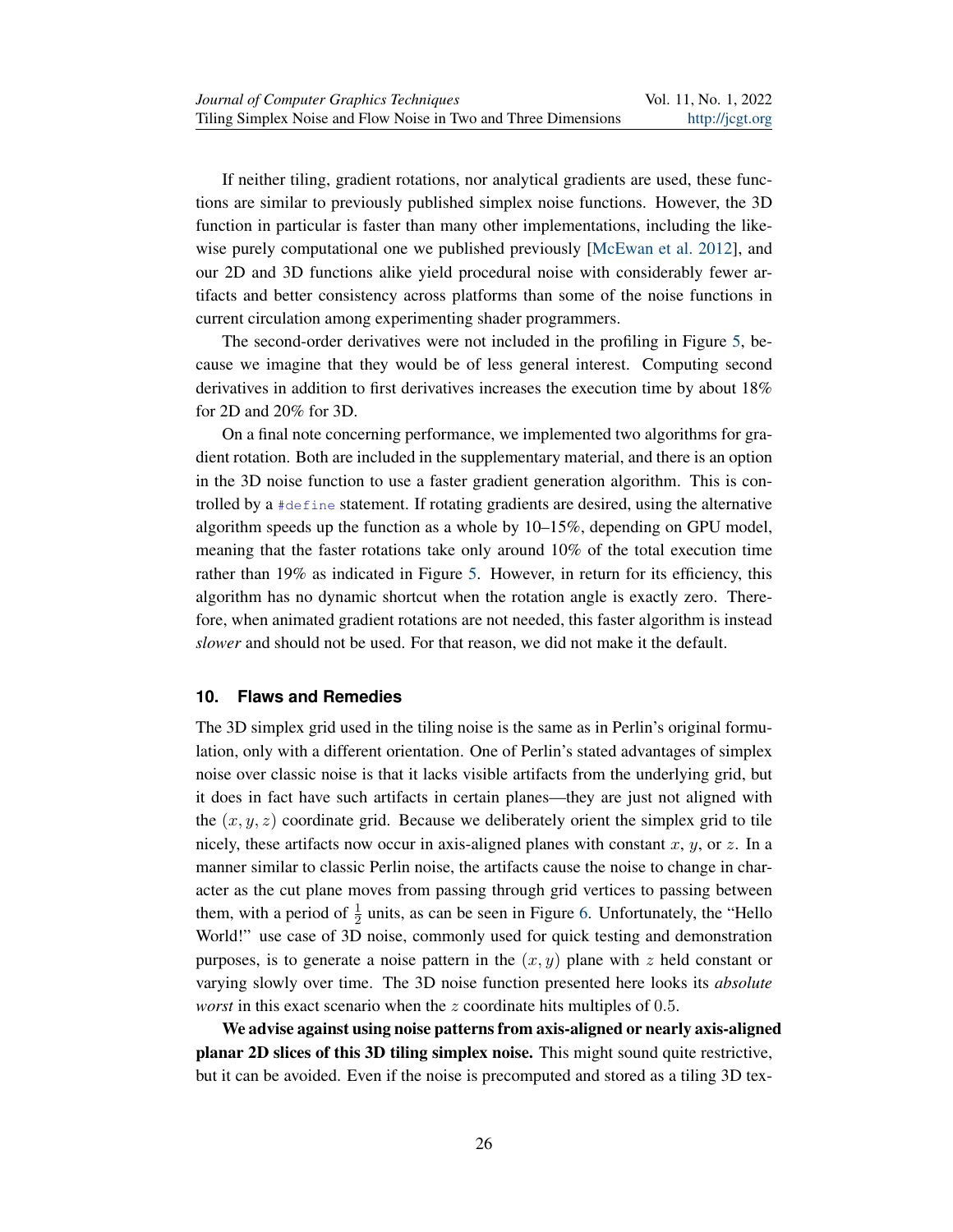<span id="page-10-1"></span><span id="page-10-0"></span>

**Figure 6.** Using the new tiling simplex grid, 3D noise has grid artifacts in axis-aligned planes. Top: Noise with the new grid, in the  $(x, y)$  plane at  $z = 0.0$  and  $z = 0.25$ , respectively. Bottom: Noise with Perlin's rotated grid, also at  $z = 0.0$  and  $z = 0.25$ . This noise *has* the same ugly artifacts, but in off-axis planes. (The single plane of 2D noise does not have this problem.)

ture, it is a simple matter to add a skew or a rotation to the texture coordinates before lookup to avoid these artifacts on large planar surfaces. If this is still a problem, we provide an additional #define statement in the GLSL code to use Perlin's original grid instead of the "new" straightened grid. This has the side effect of requiring all periods to be multiples of 3, but tiling is still supported, and the grid artifacts appear in off-axis planes instead. The function becomes ever so slightly slower when the alternative grid is used, but not enough to make any real difference.

# **11. Slicing versus Gradient Rotations**

Referring to the previous section, it can be argued that the kind of animated pattern that is commonly generated by making a 2D planar cut through 3D noise and moving it slowly in the third dimension constitutes an abuse of 3D noise. As pointed out by others [\[Cook and DeRose 2005\]](#page-15-5), the Fourier projection-slice theorem tells us that taking a 2D slice of a band-limited 3D function introduces a substantial amount of low-frequency content in the pattern, which might cause problems. The common practice of *frequency clamping*, dropping higher-order terms from a fractal sum under the assumption that they contain only high-frequency content that would cause aliasing, is inherently wrong in such cases.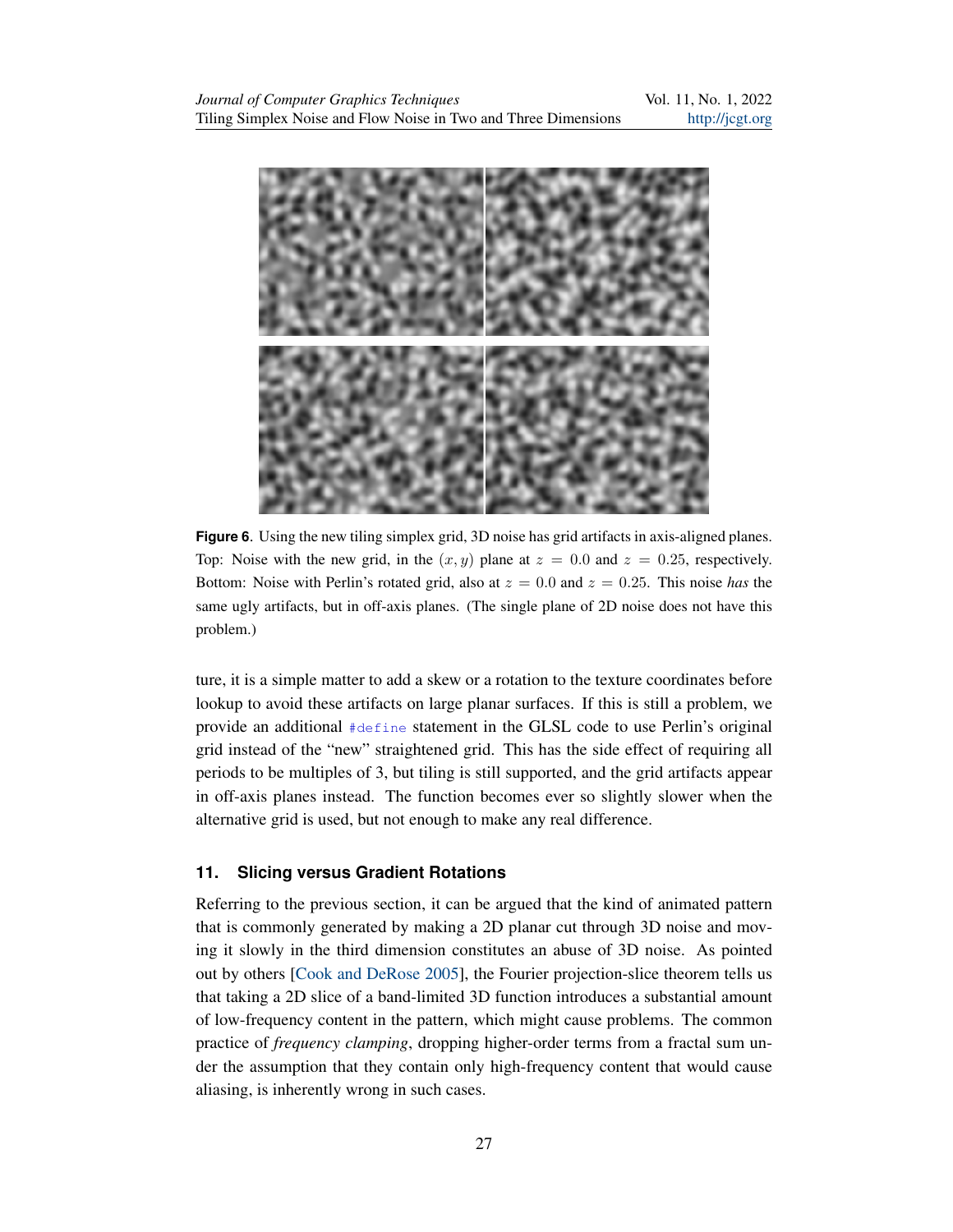Creating an animated 2D noise field can be handled by rotating the gradients in our 2D function. Not only is this a lot cheaper than slicing a 3D function, it also preserves the band-pass character of the noise. For the same reason, a 3D "slice" of 4D noise, with the pattern being animated by moving the "slice" along the fourth dimension, introduces additional low-pass content in the pattern, whereas our 3D noise function can generate appropriately band-limited animated 3D noise by rotating the gradients, and it can do so at a lower computational cost. Neither our 2D nor our 3D noise changes its visual or statistical character with the rotations. Furthermore, animations made by rotating the gradients are periodic and therefore well suited for precomputed animation cycles.

#### <span id="page-11-0"></span>**12. Source Code**

The following listings contain fully functional code, but some options have been removed for clarity, and the comments in the original code have been replaced with brief references to the steps listed in Table [1.](#page-2-0) The supplementary material lists a version with ample spacing and more verbose comments, and the stand-alone source files we provide as supplementary downloads are extensively commented.

# 2D Noise

```
// psrdnoise2.glsl, version 2021-12-02
// Copyright (c) 2021 Stefan Gustavson and Ian McEwan
// (stefan.gustavson@liu.se, ijm567@gmail.com)
// Published under the MIT license, see:
// https://opensource.org/licenses/MIT
float psrdnoise(vec2 x, vec2 period, float alpha, out vec2 gradient)
{
// 2. Transform input point to find simplex "base" i0.
 vec2 uv = vec2(x.x+x.y*0.5, x.y);vec2 i0 = floor(uv), f0 = \text{fract}(uv);
// 3. Enumerate simplex corners and transform back.
 float cmp = step(f0.y, f0.x);vec2 o1 = vec2 (cmp, 1.0-cmp);
 vec2 i1 = i0 + o1, i2 = i0 + 1.0;
 vec2 v0 = vec2(i0.x - i0.y*0.5, i0.y);vec2 v1 = vec2(v0.x + o1.x - o1.y*0.5, v0.y + o1.y);
 vec2 v2 = vec2(v0.x + 0.5, v0.y + 1.0);
// 4. Compute distances to corners before we wrap them.
 vec2 x0 = x - v0, x1 = x - v1, x2 = x - v2;
 vec3 iu, iv, xw, yw;
// 5, 6. wrap to period and adjust i0, i1, i2 accordingly.
 if(any(greaterThan(period, vec2(0.0)))) {
    xw = vec3(v0.x, v1.x, v2.x); yw = vec3(v0.y, v1.y, v2.y);if(period.x > 0.0)
```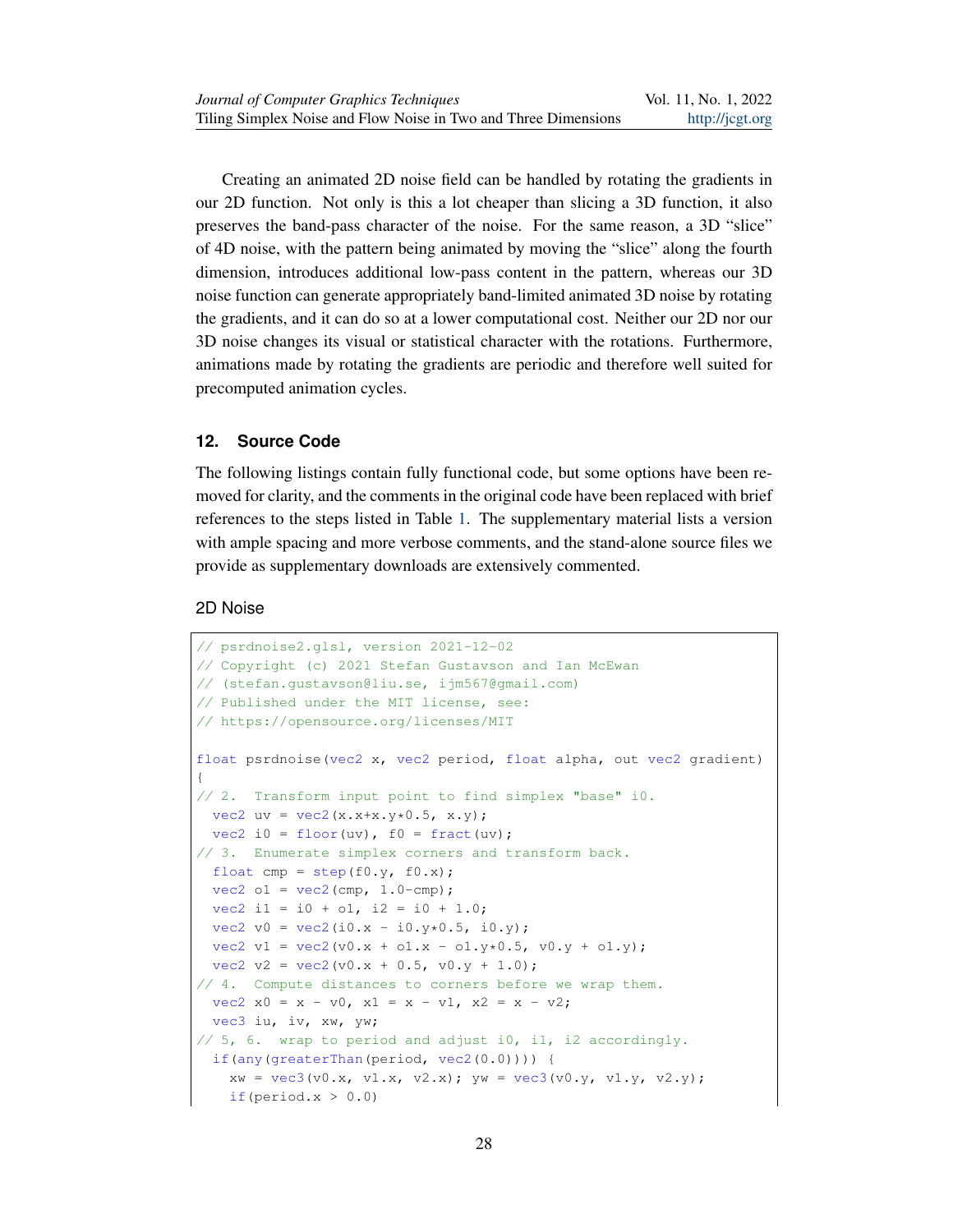```
xw = mod(vec3(v0.x, v1.x, v2.x), period.x);if(period.y > 0.0)
       yw = mod(vec3(v0.y, v1.y, v2.y), period.y);
   iu = floor(xw + 0.5*yw + 0.5); iv = floor(yw + 0.5);
 } else {
   iu = vec3(i0.x, i1.x, i2.x); iv = vec3(i0.y, i1.y, i2.y);
 }
// 7. Compute the hash for each of the simplex corners.
 vec3 hash = mod(iu, 289.0);
 hash = mod( (hash * 51.0 + 2.0) * hash + iv, 289.0);
 hash = mod( (hash*34.0 + 10.0)*hash, 289.0);// 8, 9a. Generate the gradients with an optional rotation.
 vec3 psi = hash*0.07482 + alpha;
 vec3 qx = cos(psi); vec3 qy = sin(psi);
 vec2 q0 = vec2(gx.x, gy.x);vec2 gl = vec2(gx.y, gy.y);vec2 g2 = vec2(gx.z, gy.z);// 10. Compute radial falloff.
 vec3 w = 0.8 - vec3(dot(x0, x0), dot(x1, x1), dot(x2, x2));w = max(w, 0.0); vec3 w2 = w*w; vec3 w4 = w2*w2;// 11. Linear ramp along gradient (by a scalar product)
 vec3 gdotx = vec3(dot(g0, x0), dot(g1, x1), dot(g2, x2));
// 12, 13. Multiply and sum up noise terms.
 float n = dot(w4, qdotx);// 14. Compute first-order partial derivatives.
 vec3 w3 = w2*w; vec3 dw = -8.0*w3*qdotx;
 vec2 dn0 = w4. x*q0 + dw. x* x0;vec2 dn1 = w4.y*q1 + dw.y*x1;vec2 \, dn2 = w4. z*q2 + dw. z* x2;gradient = 10.9*(dn0 + dn1 + dn2);
// Scale the noise value to [-1,1] (empirical factor).
 return 10.9*n;
}
```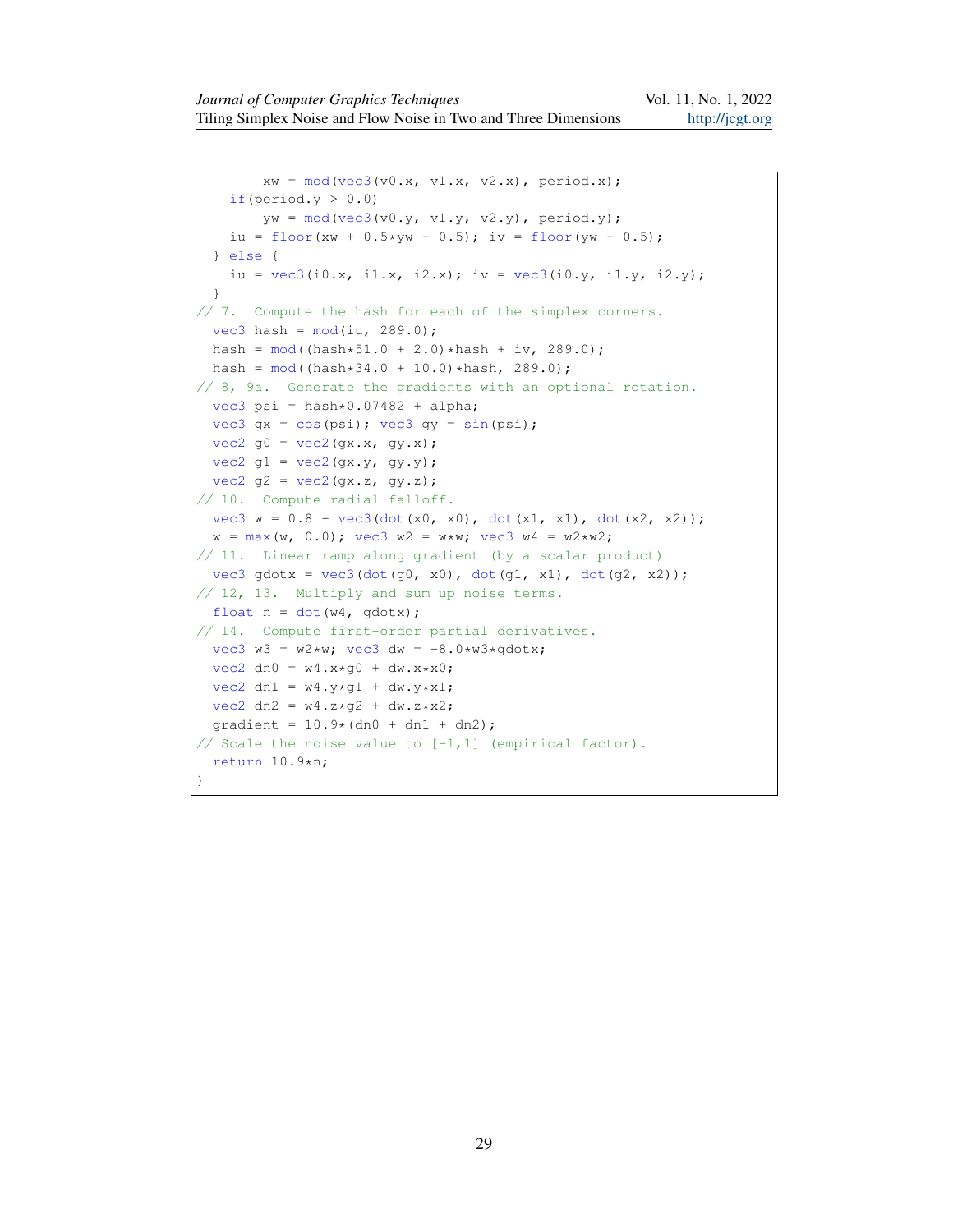# 3D Noise

```
// psrdnoise3.glsl, version 2021-12-02
// Copyright (c) 2021 Stefan Gustavson and Ian McEwan
// (stefan.gustavson@liu.se, ijm567@gmail.com)
// Published under the MIT license, see:
// https://opensource.org/licenses/MIT
vec4 permute(vec4 i) {
 vec4 \text{ im} = mod(i, 289.0);return mod(((im*34.0)+10.0)*im, 289.0);}
float psrdnoise(vec3 x, vec3 period, float alpha, out vec3 gradient)
{
 const mat3 M = mat3(0.0,1.0,1.0, 1.0,0.0,1.0, 1.0,1.0,0.0);
 const mat3 Mi = mat3(-0.5, 0.5, 0.5, 0.5, -0.5, 0.5, 0.5, 0.5, -0.5);
// 2. Transform to simplex space and find simplex "base" i0.
  vec3 uvw = M*xy;
 vec3 i0 = floor(uvw); vec3 f0 = fract(uvw);
// 3. Enumerate simplex corners and transform back.
 vec3 g_{-} = step(f0.xyx, f0.yzz); vec3 l_{-} = 1.0 - g<sub>-</sub>;
 vec3 g = \text{vec3}(l_-.z, g_.,xy); vec3 l = \text{vec3}(l_-.xy, g_.-z);
 vec3 o1 = min(q, 1); vec3 o2 = max(q, 1);
 vec3 i1 = i0 + o1, i2 = i0 + o2, i3 = i0 + 1.0;
 vec3 v0 = Mi*i0, v1 = Mi*i1, v2 = Mi*i2, v3 = Mi*i3;
// 4. Compute distances to corners before we wrap.
 vec3 x0 = x - v0, x1 = x - v1, x2 = x - v2, x3 = x - v3;
// 5, 6. Wrap to periods and update i0, i1, i2, i3 accordingly.
 if(any(greaterThan(period, vec3(0.0)))) {
   vec4 vx = vec4(v0.x, v1.x, v2.x, v3.x);
   vec4 vy = vec4(v0.y, v1.y, v2.y, v3.y);
    vec4 vz = vec4(v0.z, v1.z, v2.z, v3.z);if(period.x > 0.0) vx = mod(vx, period.x);if(period.y > 0.0) vy = mod(vy, period.y);
    if(period.z > 0.0) vz = mod(vz, period.z);
    i0 = floor(M * \text{vec3}(vx.x, vy.x, vz.x) + 0.5);
    i1 = floor(M * \text{vec3}(vx.y, vy.y, vz.y) + 0.5);
    i2 = floor(M * \text{vec3}(vx.z, vy.z, vz.z) + 0.5);
    i3 = floor(M * \text{vec3}(vx.w, vy.w, vz.w) + 0.5);
  }
// 7. Compute hash for each of the four corners.
  vec4 hash = permute( permute( permute(
              vec4(i0.z, i1.z, i2.z, i3.z ))
            + vec4(i0.y, i1.y, i2.y, i3.y ))
            + vec4(i0.x, i1.x, i2.x, i3.x ));
// 8. Compute rotating gradients using the "well-behaved" method.
 vec4 theta = hash *3.883222077;
  vec4 sz = 0.996539792 - 0.006920415*hash;vec4 psi = hash*0.108705628;
```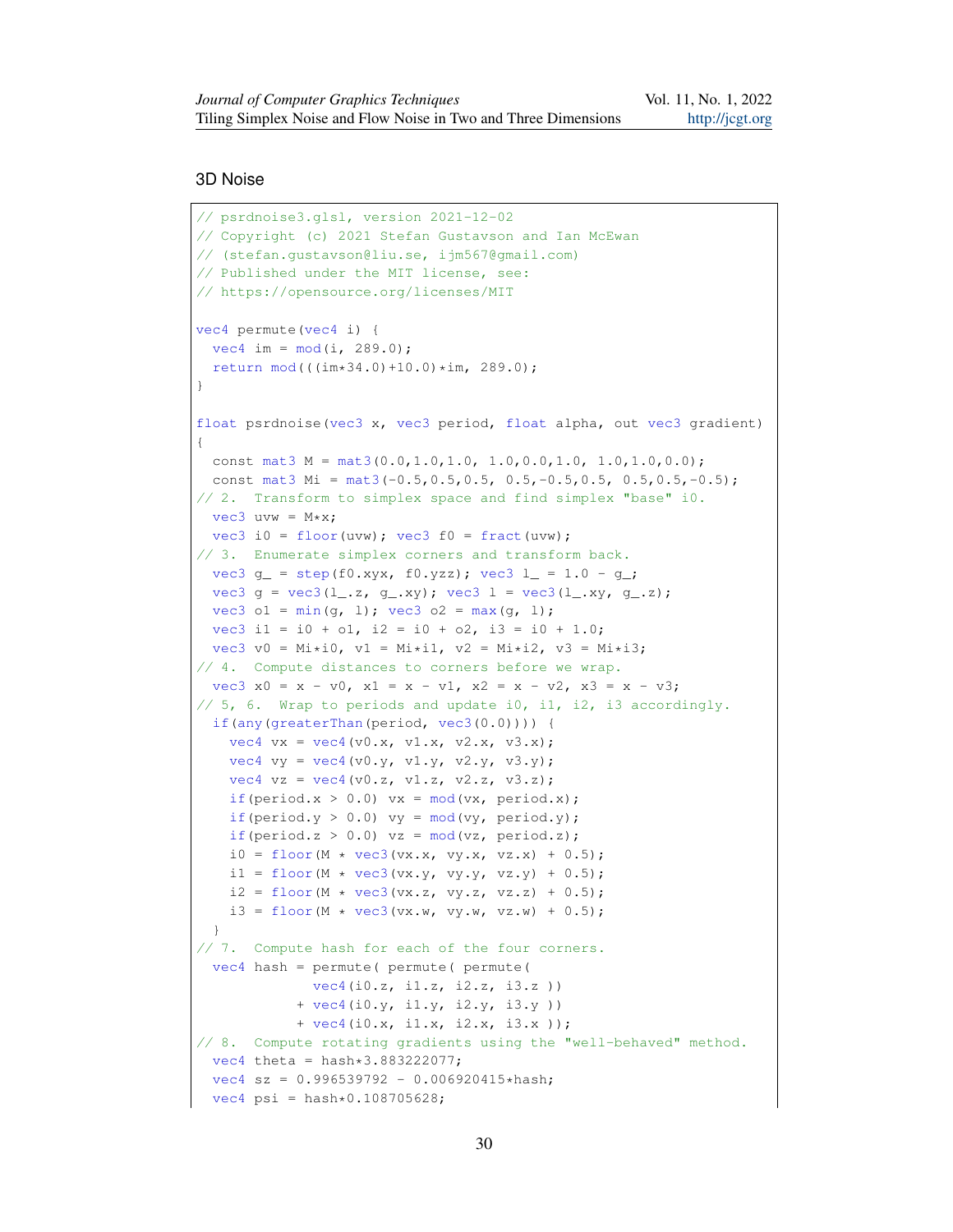```
vec4 Ct = cos(theta); vec4 St = sin(theta);
 vec4 sz_prime = sqrt(1.0 - sz*sz);
 vec4 gx, gy, gz;
// 9b. Rotate with alpha if desired, else take shortcut.
 if(alpha != 0.0) {
   vec4 px = Ct*sz_prime; vec4 py=St*sz_prime;
   vec4 pz = sz;
   vec4 Sp = sin(psi); vec4 Cp = cos(psi);
   vec4 Ctp = St * Sp - Ct * Cp;vec4 qx = mix( Ctp*St, Sp, sz);
   vec4 qy = mix(-Ctp*Ct, Cp, sz);vec4 qz = -(py*Cp + px*Sp);
   vec4 Sa = vec4 (sin(alpha)); vec4 Ca = vec4 (cos(alpha));
   gx = Ca * px + Sa * qx; qy = Ca * py + Sa * qy; qz = Ca * pz + Sa * qz;
  } else {
   gx = Ct * sz_prime; gy = St * sz_prime; gz = sz;}
 vec3 g0 = \text{vec3}(gx.x, gy.x, gz.x), g1 = \text{vec3}(gx.y, gy.y, gz.y);vec3 g2 = vec3(gx.z, gy.z, gz.z), g3 = vec3(gx.w, gy.w, gz.w);
// 10. Compute radial falloff.
 vec4 w = 0.5-vec4(dot(x0,x0), dot(x1,x1), dot(x2,x2), dot(x3,x3));
 w = max(w, 0.0); vec4 w2 = w*w; vec4 w3 = w2*w;// 11. Linear ramps along gradients (by scalar product)
 vec4 qdotx = vec4(dot(q0,x0), dot(q1,x1), dot(q2,x2), dot(q3,x3));
// 12, 13. Multiply and sum up the four noise terms.
 float n = dot(w3, qdotx);// 14. Compute first-order partial derivatives.
 vec4 dw = -6.0*w2*qdotx;vec3 dn0 = w3. x * q0 + dw. x * x0; vec3 dn1 = w3. y * q1 + dw. y * x1;
 vec3 dn2 = w3.z*g2 + dw.z*x2; vec3 dn3 = w3.w*g3 + dw.w*x3;
 qradient = 39.5 \times (dn0 + dn1 + dn2 + dn3);
// Scale noise value to range [-1,1] (empirical factor).
 return 39.5*n;
}
```
#### **Index of Supplementary Materials**

| Filename                    | Content                                   |
|-----------------------------|-------------------------------------------|
| psrdnoise-supplement.pdf    | Expanded, more detailed presentation      |
| psrdnoise-fastrotations.pdf | Detailed derivation of gradient rotations |
| psrdnoise-source.zip        | Source code for the 2D and 3D functions   |
| psrdnoise-gallery.zip       | Various animated WebGL demos (HTML)       |

The source code is in the GitHub repository [https://github.com/stegu/psrdnoise/,](https://github.com/stegu/psrdnoise/) as well, along with an expanded WebGL gallery with a tutorial on how to use the functions. Flow noise is a powerful creative tool for writing animated shaders, and it does not really show its full utility in still images. It is our intention to maintain the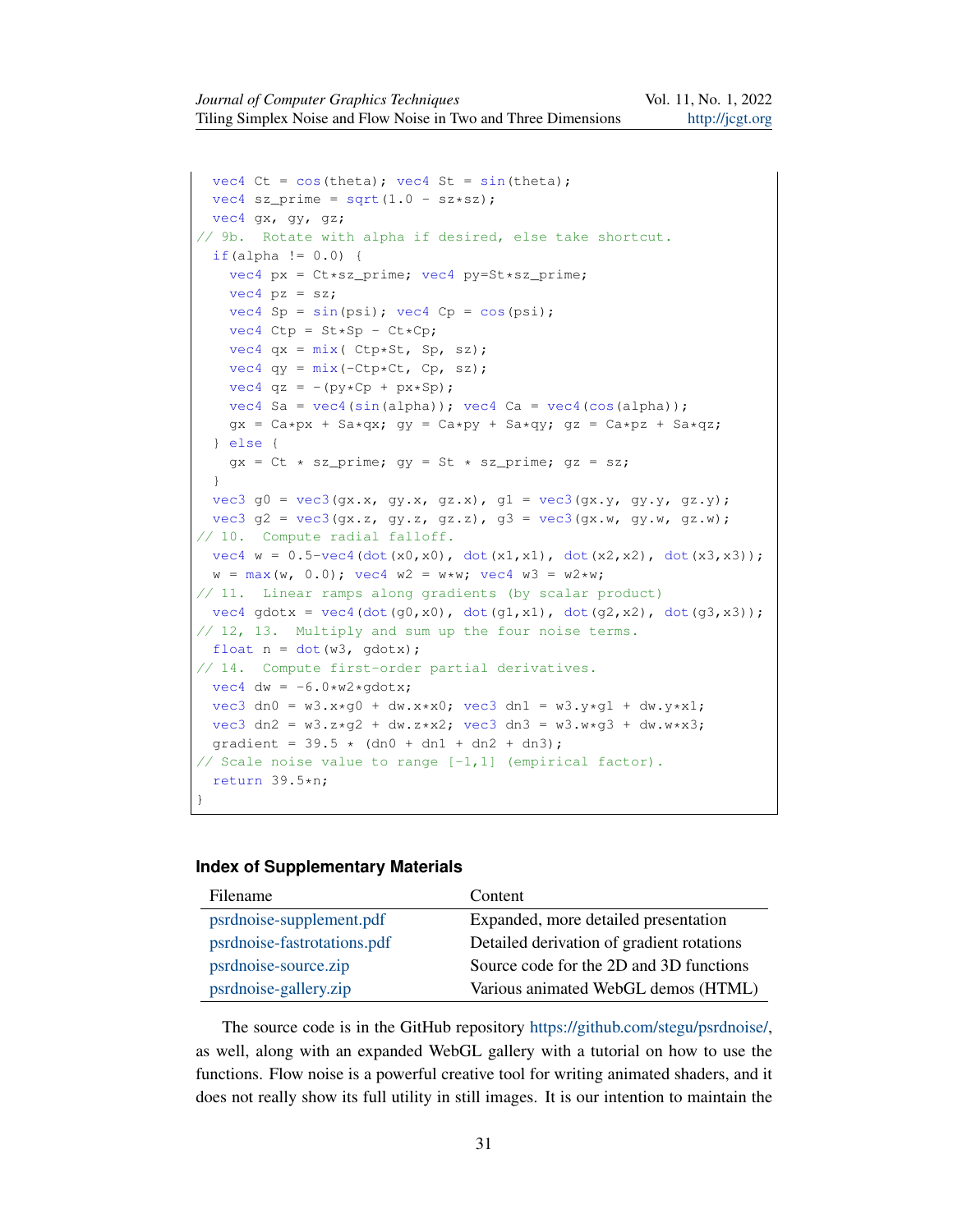<span id="page-15-6"></span>

**Figure 7**. Some screenshots from the online gallery and tutorials.

code in this GitHub repository, and we will use it to post any updates, improvements, or bug fixes to the functions made after the publication of this article. Figure [7](#page-15-6) shows a collage of screenshots from the online gallery at the time of publication.

## **References**

- <span id="page-15-4"></span>BRIDSON, R., HOURIHAN, J., AND NORDENSTAM, M. 2007. Curl-noise for procedural fluid flow. *ACM Transactions on Graphics 26*, 3, 46-es. URL: [https://doi.org/](https://doi.org/10.1145/1276377.1276435) [10.1145/1276377.1276435](https://doi.org/10.1145/1276377.1276435), doi:10.1145/1276377.1276435. [22](#page-5-0)
- <span id="page-15-5"></span>COOK, R. L., AND DEROSE, T. 2005. Wavelet noise. *ACM Transactions on Graphics 24*, 3, 803–811. URL: <https://doi.org/10.1145/1073204.1073264>, doi:10.1145/1073204.1073264. [27](#page-10-1)
- <span id="page-15-1"></span>GUSTAVSON, S., 2005. Simplex noise demystified. Self-published tutorial. URL: [https://www.researchgate.net/publication/216813608\\_Simplex\\_](https://www.researchgate.net/publication/216813608_Simplex_noise_demystified) [noise\\_demystified](https://www.researchgate.net/publication/216813608_Simplex_noise_demystified). [17](#page-0-0)
- <span id="page-15-3"></span>MCEWAN, I., SHEETS, D., RICHARDSON, M., AND GUSTAVSON, S. 2012. Efficient computational noise in GLSL. *Journal of Graphics Tools 16*, 2, 85–94. URL: <https://doi.org/10.1080/2151237X.2012.649621>, doi:10.1080/2151237X.2012.649621. [18,](#page-1-0) [20,](#page-3-1) [26](#page-9-0)
- <span id="page-15-2"></span>PERLIN, K., AND NEYRET, F. 2001. Flow noise. In *Siggraph 2001 Technical Sketches and Applications*, ACM, 187. URL: [https://hal.inria.fr/inria-00537499/](https://hal.inria.fr/inria-00537499/document) [document](https://hal.inria.fr/inria-00537499/document). [18,](#page-1-0) [21,](#page-4-1) [22](#page-5-0)
- <span id="page-15-0"></span>PERLIN, K. 1985. An image synthesizer. *ACM SIGGRAPH Computer Graphics 19*, 3, 287–296. URL: <https://doi.org/10.1145/325334.325247>, doi:10.1145/325334.325247. [17](#page-0-0)